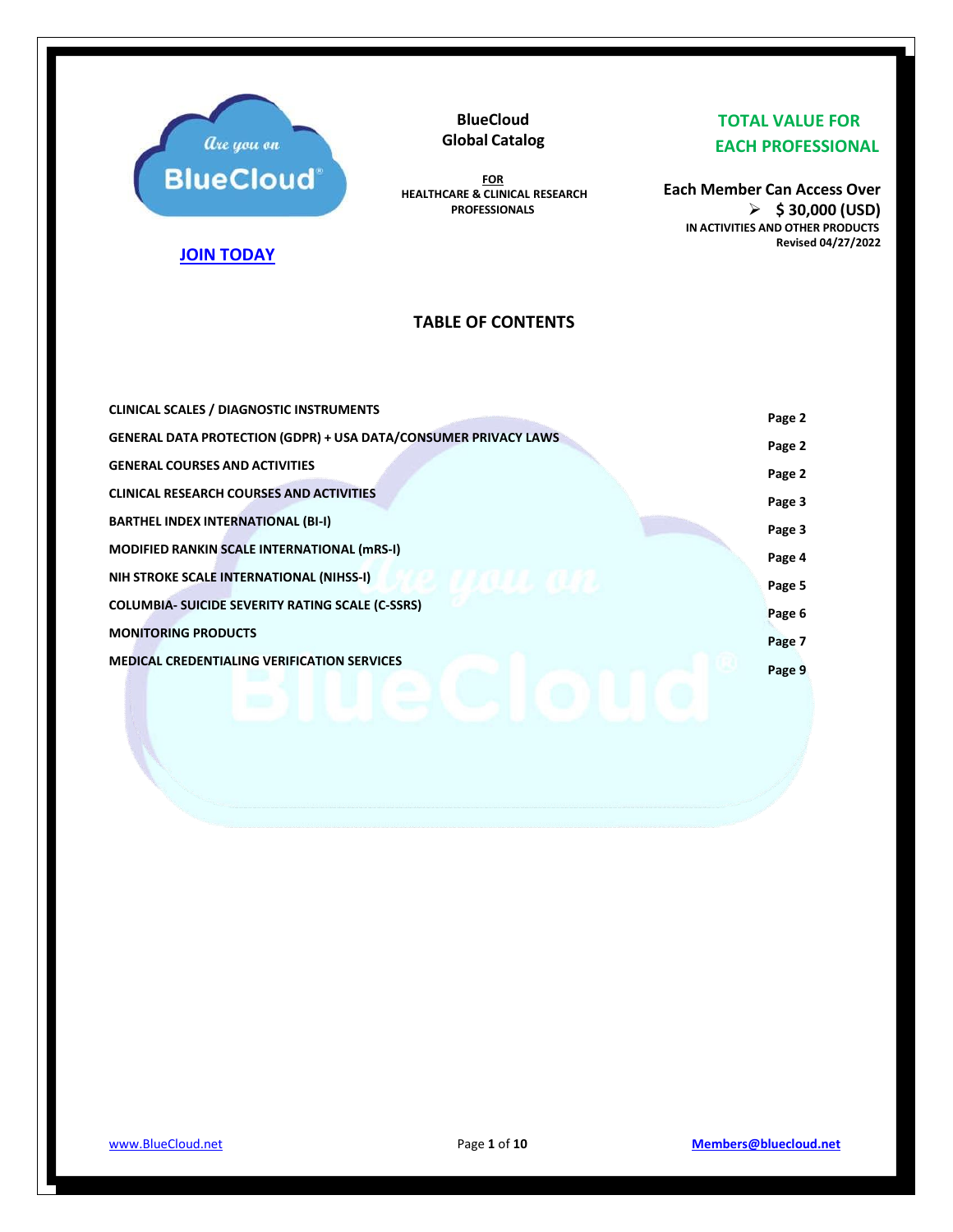| NOTE: From time to time providers may change, add, remove, modify products from this benefits catalog      | <b>VALUE</b>     | <b>BASIC</b>     | <b>PRIME</b><br>$($ \$89/Year) |
|------------------------------------------------------------------------------------------------------------|------------------|------------------|--------------------------------|
| <b>CLINICAL SCALES / DIAGNOSTIC INSTRUMENTS</b>                                                            |                  |                  |                                |
| NINDS-AA000- NIH Stroke Scale (NIHSSI) International - Training and Certification                          | <b>SEE BELOW</b> | SEE BELOW        | <b>INCLUDED</b>                |
| GLASGOW-BA001- Rankin Scale (mRSI) International - Training and Certification                              | <b>SEE BELOW</b> | SEE BELOW        | <b>INCLUDED</b>                |
| GLASGOW-AA000- Barthel Index (BII) International - Training and Certification                              | SEE BELOW        | <b>SEE BELOW</b> | <b>INCLUDED</b>                |
| RFMH- AA003- The Columbia Suicidality Scale (C-SSRSI) - International Training                             | SEE BELOW        | <b>SEE BELOW</b> | <b>INCLUDED</b>                |
| UCLA- CA01 - Fugl Meyer - Certification A - Arm Motor Assessment - ENGLISH (PREMIUM)                       | \$199            | \$199            | \$59                           |
| UCLA-DA01 - Fugl Meyer - Certification A - Leg Motor Assessment - ENGLISH (PREMIUM)                        | \$199            | \$199            | \$59                           |
| UCLA-EA01 - Gait Velocity Training and Certification - ENGLISH (PREMIUM)                                   | \$199            | \$199            | \$39                           |
| UCLA-FA01 - Motricity Index Training and Certification - ENGLISH (PREMIUM)                                 | \$199            | \$199            | \$39                           |
| UCLA- GA01 - Action Research Arm Test Training and Certification - ENGLISH (PREMIUM)                       | \$199            | \$199            | \$49                           |
| UCLA-AA001 - Rankin RFA - Training and Certification - ENGLISH (PREMIUM)                                   | \$159            | \$159            | \$49                           |
|                                                                                                            |                  |                  |                                |
| <b>GENERAL DATA PROTECTION (GDPR) + USA DATA/CONSUMER PRIVACY LAWS</b>                                     |                  |                  |                                |
| HCP - GLOBAL - 204 - General Data Protection Regulation (GDPR) Basics                                      | \$299            | \$299            | <b>INCLUDED</b>                |
| HCP - GLOBAL - 206 - Arizona Data privacy laws                                                             | \$199            | \$199            | <b>INCLUDED</b>                |
| HCP - GLOBAL - 207 - Connecticut Data Privacy law                                                          | \$199            | \$199            | <b>INCLUDED</b>                |
| HCP - GLOBAL - 208 - Florida Data Privacy law                                                              | \$199            | \$199            | <b>INCLUDED</b>                |
| HCP - GLOBAL - 209 - Illinois Data Privacy law                                                             | \$199            | \$199            | <b>INCLUDED</b>                |
| HCP - GLOBAL - 210 - Maryland Data Privacy law                                                             | \$199            | \$199            | <b>INCLUDED</b>                |
| HCP - GLOBAL - 211 - Mississippi Data Privacy law                                                          | \$199            | \$199            | <b>INCLUDED</b>                |
| HCP - GLOBAL - 212 - Nebraska Data Privacy law                                                             | \$199            | \$199            | <b>INCLUDED</b>                |
| HCP - GLOBAL - 213 - New Hampshire Data Privacy law                                                        | \$199            | \$199            | <b>INCLUDED</b>                |
| HCP - GLOBAL - 214 - Rhode Island Data Privacy law                                                         | \$199            | \$199            | <b>INCLUDED</b>                |
| HCP - GLOBAL - 215 - Utah Data Privacy law                                                                 | \$199            | \$199            | <b>INCLUDED</b>                |
| HCP - GLOBAL - 216 - Vermont Data Privacy law                                                              | \$199            | \$199            | <b>INCLUDED</b>                |
| HCP - GLOBAL - 217 - Virginia Data Privacy law                                                             | \$199            | \$199            | <b>INCLUDED</b>                |
| HCP - GLOBAL - 218 - Washington Data Privacy law                                                           | \$199            | \$199            | <b>INCLUDED</b>                |
| HCP - GLOBAL - 219 - Wisconsin Data Privacy law                                                            | \$199            | \$199            | <b>INCLUDED</b>                |
| HCP - GLOBAL - 220 - California Data Privacy law                                                           | \$199            | \$199            | <b>INCLUDED</b>                |
| HCP - GLOBAL - 221 - GDPR vs California Consumer Protection Act (CCPA)                                     | \$199            | \$199            | <b>INCLUDED</b>                |
|                                                                                                            |                  |                  |                                |
| <b>GENERAL COURSES AND ACTIVITIES</b>                                                                      |                  |                  |                                |
| HCP- GLOBAL-001.1- Basic Corona Virus and COVID-19 Course                                                  | \$99             | <b>INCLUDED</b>  | <b>INCLUDED</b>                |
| HCP- GLOBAL-003.3- TELEMEDICINE Best Practices when using the NIH Stroke Scale                             | \$99             | <b>INCLUDED</b>  | <b>INCLUDED</b>                |
| EV-AA006- International Research Ethics: History: History and Overview of international Research<br>Ethics | \$399            | \$399            | <b>INCLUDED</b>                |
| SC- A000 - ADH - BP Measurement Quality Improvement Program - TRAINING AND<br>CERTIFICATION                | \$149            | \$149            | <b>INCLUDED</b>                |
|                                                                                                            |                  |                  |                                |
|                                                                                                            |                  |                  |                                |
|                                                                                                            |                  |                  |                                |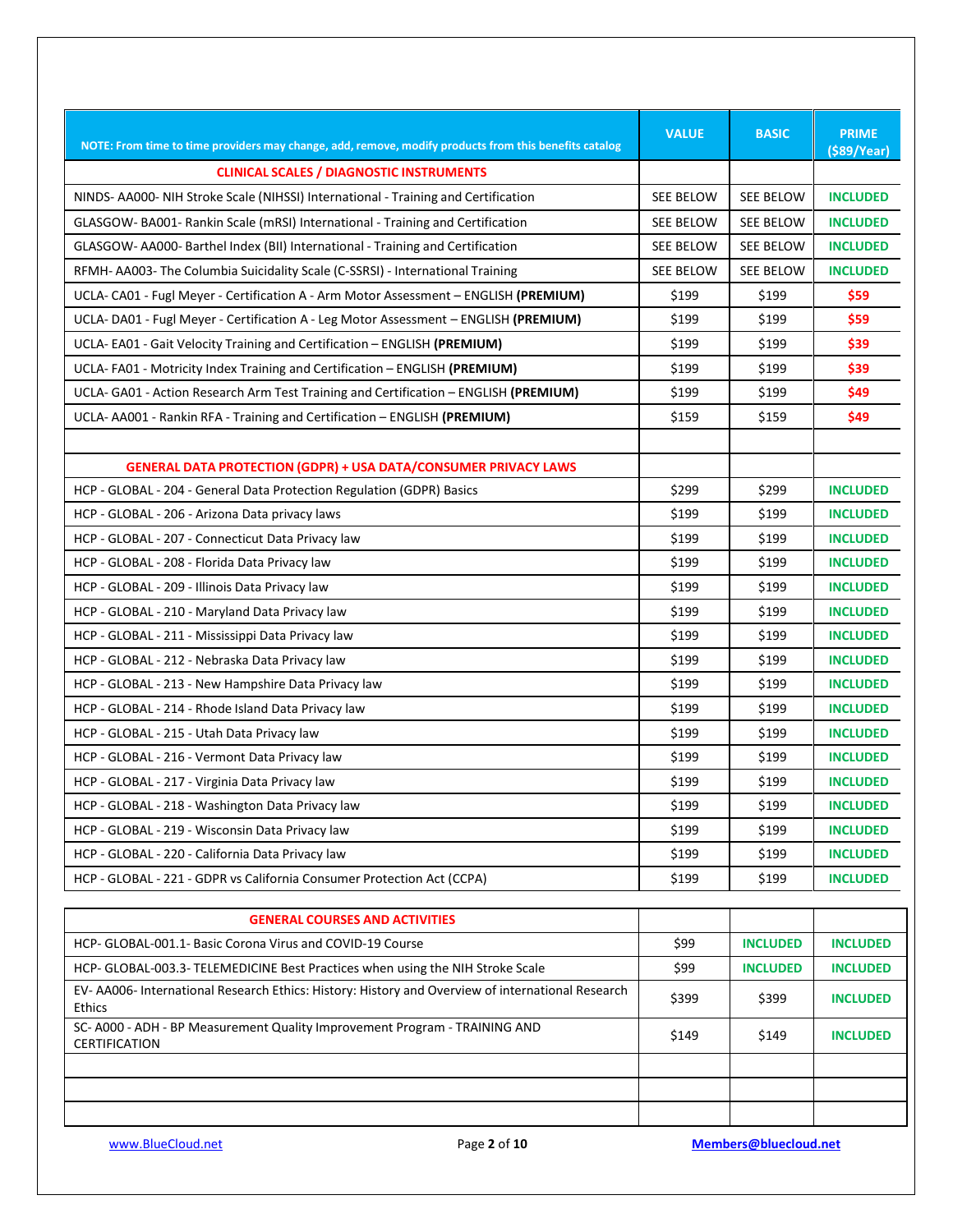| <b>CLINICAL RESEARCH COURSES AND ACTIVITIES</b>                                                                                                                                                                                                                                  |       |                 |                 |
|----------------------------------------------------------------------------------------------------------------------------------------------------------------------------------------------------------------------------------------------------------------------------------|-------|-----------------|-----------------|
| WCG- AA001.1- ICH GCP E6 R2: An Overview - 2 Hour Activity (ADVANCED)                                                                                                                                                                                                            | \$400 | \$400           | <b>INCLUDED</b> |
| WCG- AA002.1- ICH GCP E6 R2: Review of Changes for Sponsors-CROs - 2 Hour Activity<br>(ADVANCED)                                                                                                                                                                                 | \$600 | \$600           | <b>INCLUDED</b> |
| WCG- AA003.1- Sponsors-CROs: ICH GCP E6 R2: Are you in Compliance? - 2 Hour Activity<br>(ADVANCED)                                                                                                                                                                               | \$750 | \$750           | <b>INCLUDED</b> |
| WCG- AA004.1- CRO-Vendor Oversight Primer: Meeting ICH GCP E6 R2 - 2 Hour Activity<br>(ADVANCED)                                                                                                                                                                                 | \$600 | \$600           | <b>INCLUDED</b> |
| WCG-AA005.1- CRO-Vendor Oversight Plan - 2 Hour Activity (ADVANCED)                                                                                                                                                                                                              | \$600 | \$600           | <b>INCLUDED</b> |
| WCG- AA006.1- Sponsor Review of CRO Monitoring Reports: On-Site Monitoring - 2 Hour Activity<br>(ADVANCED)                                                                                                                                                                       | \$600 | \$600           | <b>INCLUDED</b> |
| WCG-AA007.1- Good Clinical Practice for the Medical Monitor - 2 Hour Activity (ADVANCED)                                                                                                                                                                                         | \$600 | \$600           | <b>INCLUDED</b> |
| WCG- AA008.1- Annual Sponsor-CRO GCP Training 2019: Regulatory Authority Inspections - 2<br>Hour Activity (ADVANCED)                                                                                                                                                             | \$800 | \$800           | <b>INCLUDED</b> |
| WCG- AA009.1- ICH GCP E6 R2: Review of Changes for Investigators - 2 Hour Activity (ADVANCED)                                                                                                                                                                                    | \$600 | \$600           | <b>INCLUDED</b> |
| WCG- AA010.1- Investigator-Sites: ICH GCP E6 R2: Are you in Compliance? - 2 Hour Activity<br>(ADVANCED)                                                                                                                                                                          | \$750 | \$750           | <b>INCLUDED</b> |
| SC- A000 - ADH - BP Measurement Quality Improvement Program - TRAINING AND<br>CERTIFICATION                                                                                                                                                                                      | \$149 | \$149           | <b>INCLUDED</b> |
| SIARA-AA001- INTRODUCTION TO GCP: The history of GCP . The purpose of GCP . The principles<br>of GCP (BASIC COURSE)                                                                                                                                                              | \$399 | <b>INCLUDED</b> | <b>INCLUDED</b> |
| SIARA-AA002-INFORMED CONSENT IN CLINICAL TRIALS: The purpose of the Informed Consent .<br>The content of he Informed Consent Form . The Informed Consent Process . How to obtain<br>informed consent in accordance with ICH GCP (BASIC COURSE)                                   | \$399 | <b>INCLUDED</b> | <b>INCLUDED</b> |
| SIARA- AA003- ESSENTIAL DOCUMENTS AND SOURCE DOCUMENTS: Requirements for Source<br>Data and Source Documents. • The Essential Documents required for the conduct of a clinical<br>trial. • The importance of good documentation practice. (BASIC COURSE)                         | \$399 | <b>INCLUDED</b> | <b>INCLUDED</b> |
| SIARA- AA004- SAFETY IN CLINICAL TRIALS: The definition of Adverse Events -AEs- and Serious<br>Adverse Events -SAEs . Understand the reporting timelines for AEs and SAEs . Understand the<br>Investigator Obligations in reporting AEs and SAEs (BASIC COURSE)                  | \$399 | <b>INCLUDED</b> | <b>INCLUDED</b> |
| SIARA- AA005- INVESTIGATIONAL PRODUCT -IP- MANAGEMENT: The importance of good<br>Investigational Product management . Investigator Responsibilities for Investigational Product<br>management (BASIC COURSE)                                                                     | \$399 | <b>INCLUDED</b> | <b>INCLUDED</b> |
| SIARA- AA006- ROLES AND RESPONSIBILITIES OR IRBS -IECs IN CLINICAL RESEARCH: The roles and<br>responsibilities of the IRB-IEC . The required composition and function of the IRB-IEC as per ICH<br>GCP . The Investigators role in communication with the IRB-IEC (BASIC COURSE) | \$399 | <b>INCLUDED</b> | <b>INCLUDED</b> |
| CTRX- AA001- The History of Clinical Research                                                                                                                                                                                                                                    | \$79  | <b>INCLUDED</b> | <b>INCLUDED</b> |
| CTRX- AA002- Participant Recruitment for Beginners                                                                                                                                                                                                                               | \$79  | <b>INCLUDED</b> | <b>INCLUDED</b> |
| CTRX- AA003- Advanced Participant Recruitment                                                                                                                                                                                                                                    | \$79  | <b>INCLUDED</b> | <b>INCLUDED</b> |
| CTRX- AA004- Clinical Research Site Study Close Out                                                                                                                                                                                                                              | \$79  | <b>INCLUDED</b> | <b>INCLUDED</b> |
| CTRX-AA005- Investigator Responsibilities                                                                                                                                                                                                                                        | \$79  | <b>INCLUDED</b> | <b>INCLUDED</b> |
| CTRX-AA006-Regulatory Document Submission                                                                                                                                                                                                                                        | \$79  | <b>INCLUDED</b> | <b>INCLUDED</b> |
| CTRX- AA007- Ethics In Clinical Research                                                                                                                                                                                                                                         | \$79  | <b>INCLUDED</b> | <b>INCLUDED</b> |
| CTRX-AA008-Site Selection and Initiation Procedures                                                                                                                                                                                                                              | \$79  | <b>INCLUDED</b> | <b>INCLUDED</b> |
| CTRX-AA009- Building a Successful Clinical Research Site                                                                                                                                                                                                                         | \$79  | <b>INCLUDED</b> | <b>INCLUDED</b> |
| <b>BARTHEL INDEX INTERNATIONAL (BI-I)</b><br>1.25 CMEs/CEs (English Only)                                                                                                                                                                                                        |       |                 |                 |
| GLASGOW-AA000-ENGLISH-Barthel Index - Training Only - Not for Certification                                                                                                                                                                                                      | \$179 | <b>INCLUDED</b> | <b>INCLUDED</b> |
| GLASGOW-AA001-ENGLISH-Barthel Scale -BI - 1st Certification V1.1                                                                                                                                                                                                                 | \$179 | \$179           | <b>INCLUDED</b> |
|                                                                                                                                                                                                                                                                                  |       |                 |                 |

[www.BlueCloud.net](http://www.bluecloud.net/) Page **3** of **10 [Members@bluecloud.net](mailto:Members@bluecloud.net)**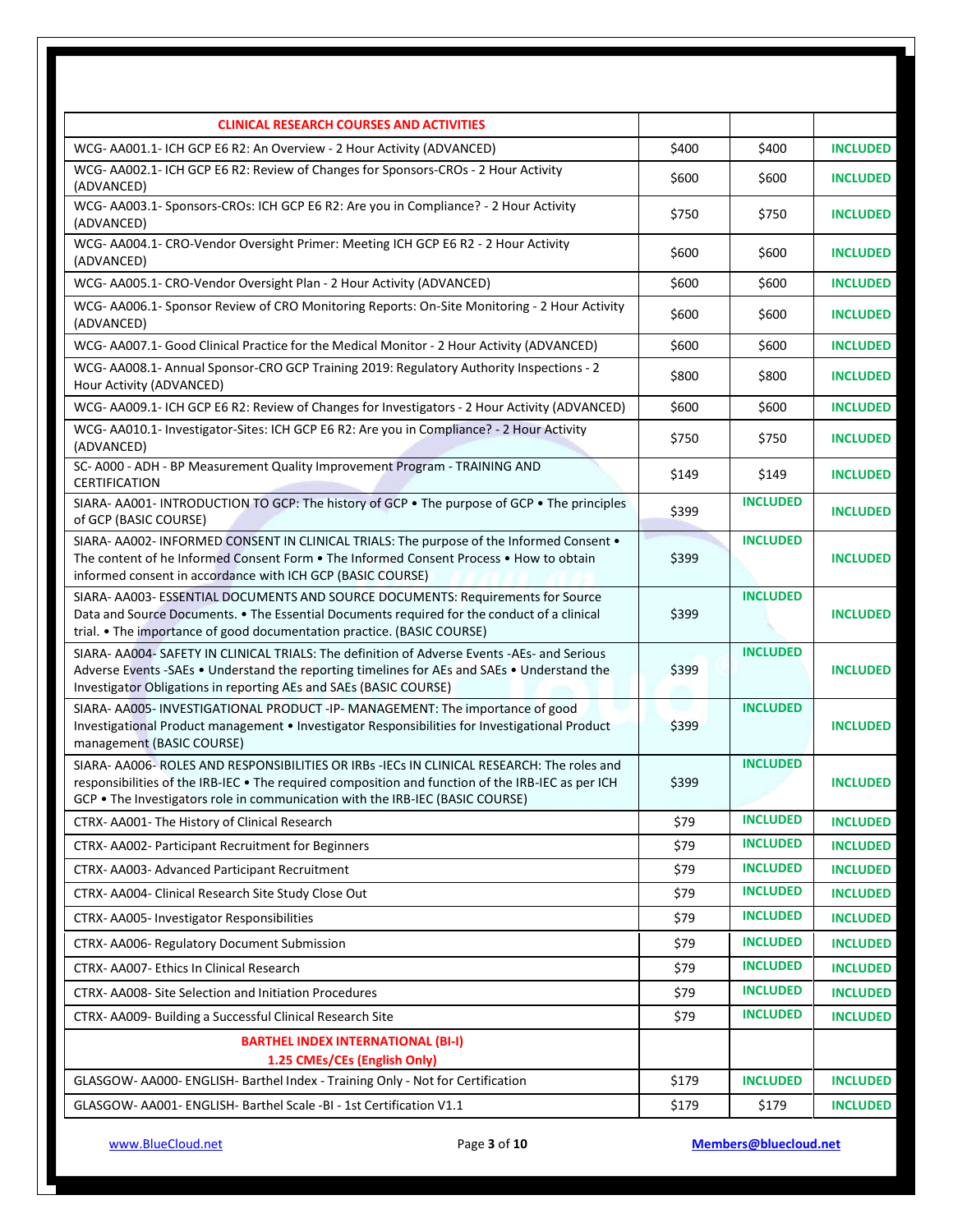| GLASGOW-AB001-JAPANESE-Barthel Index -BI- バーセルインデックス-日本語-トレーニン<br>グ·認定プログラムV2.0 - 1st Cert            | \$179 | \$179           | <b>INCLUDED</b> |
|-------------------------------------------------------------------------------------------------------|-------|-----------------|-----------------|
| GLASGOW-AC001-CZECH-Barthel Index -BI- Index Barthelové - Program pro školení a certif -1st<br>Cert   | \$179 | \$179           | <b>INCLUDED</b> |
| GLASGOW-AD001- GERMAN-Barthel Index -BI- Trainings- und Zertifizierungsprogramm V2.0 - 1st<br>Cert    | \$179 | \$179           | <b>INCLUDED</b> |
| GLASGOW-AE001-ITALIAN-Barthel Index -BI- Programma di formazione e certificazione V2.0 -<br>1st Cert  | \$179 | \$179           | <b>INCLUDED</b> |
| GLASGOW-AF001-SPANISH-Barthel Index -BI- Programa de formación y certificación V2.0 - 1st<br>Cert     | \$179 | \$179           | <b>INCLUDED</b> |
| GLASGOW-AG001- PORTUGUESE- Barthel Index -BI- Programa de Formação e Certificação V2.0 -<br>1st Cer   | \$179 | \$179           | <b>INCLUDED</b> |
| GLASGOW-AH001-FRENCH-Barthel Index -BI- Indice de Barthel - Programme de formation V2.0 -<br>1st Cert | \$179 | \$179           | <b>INCLUDED</b> |
| GLASGOW-AI001-HUNGARIAN-Barthel Index -BI- magyar - Oktatási és tanúsítási program 2.0 -<br>1st Cer   | \$179 | \$179           | <b>INCLUDED</b> |
| GLASGOW-AJ001- CHINESE-TWN- Barthel Index -BI- 巴氏量表— 培訓和認證計畫 2.0 版- 1st<br>Cert                       | \$179 | \$179           | <b>INCLUDED</b> |
| GLASGOW-AK001-DANISH-Barthel Index -BI-Undervisnings- og certificeringsprogram V2.0 - 1st<br>Cert     | \$179 | \$179           | <b>INCLUDED</b> |
| GLASGOW-AL001-FINNISH-Barthel Index -BI-Koulutus- ja sertifiointiohjelma V2.0 - 1st Cert              | \$179 | \$179           | <b>INCLUDED</b> |
| GLASGOW-AM001-LITHUANIAN-Barthel Scale -BI-1-asis sertifikavimas V1.1                                 | \$179 | \$179           | <b>INCLUDED</b> |
| GLASGOW- AN001- CROATIAN- Barthel Scale -BI- 1. potvrda V1.1                                          | \$179 | \$179           | <b>INCLUDED</b> |
| <b>MODIFIED RANKIN SCALE INTERNATIONAL - (mRS-I)</b><br>2.5 CMEs/CEs (English Only)                   |       |                 |                 |
| GLASGOW-BA000-ENGLISH-Rankin Scale mRS-Instructions and Training - Not for Certification              | \$179 | <b>INCLUDED</b> | <b>INCLUDED</b> |
| GLASGOW- BA001- ENGLISH- Rankin Scale mRS- Certification                                              | \$179 | \$179           | <b>INCLUDED</b> |
| GLASGOW-BB000-JAPANESE-Rankin mRS-日本語-トレーニングとデモンストレーションモ<br>ジュール-Training                             | \$179 | \$179           | <b>INCLUDED</b> |
| GLASGOW-BB001-JAPANESE-mRS-日本語-最初の認定-テストグループ-A-B                                                      | \$179 | \$179           | <b>INCLUDED</b> |
| GLASGOW- BC000- CZECH- Rankin Scale mRS- pokyny a školení- Training                                   | \$179 | \$179           | <b>INCLUDED</b> |
| GLASGOW-BC001-CZECH-Rankin Scale mRS-1. Certifikace-AB                                                | \$179 | \$179           | <b>INCLUDED</b> |
| GLASGOW- BD000- GERMAN- Rankin-Skala mRS- Anleitung und Schulung- Training                            | \$179 | \$179           | <b>INCLUDED</b> |
| GLASGOW- BD001- GERMAN- Rankin-Skala mRS- 1. Zertifizierung- AB                                       | \$179 | \$179           | <b>INCLUDED</b> |
| GLASGOW-BE000-ITALIAN-Rankin-Skala mRS-istruzioni e la formazione-Training                            | \$179 | \$179           | <b>INCLUDED</b> |
| GLASGOW- BE001- ITALIAN- Rankin Scale mRS- 1st Certificazione- AB                                     | \$179 | \$179           | <b>INCLUDED</b> |
| GLASGOW- BF000- SPANISH- Rankin Scale mRS- Instrucciones y la Formación- Training                     | \$179 | \$179           | <b>INCLUDED</b> |
| GLASGOW- BF001- SPANISH- Rankin Scale mRS- 1ra- Certificación- AB                                     | \$179 | \$179           | <b>INCLUDED</b> |
| GLASGOW-BG000-PORTUGUESE- Rankin Scale mRS- Introdução e Formação-Training                            | \$179 | \$179           | <b>INCLUDED</b> |
| GLASGOW- BG001- PORTUGUESE- Rankin Scale mRS- 1ª Certificação- AB                                     | \$179 | \$179           | <b>INCLUDED</b> |
| GLASGOW- BH000- FRENCH- Rankin Scale mRS- formation française- Training                               | \$179 | \$179           | <b>INCLUDED</b> |
| GLASGOW- BH001- FRENCH- Rankin Scale mRS- AB                                                          | \$179 | \$179           | <b>INCLUDED</b> |
| GLASGOW- BI000- HUNGARIAN- Rankin Scale mRS- Utasítások és képzés - Training                          | \$179 | \$179           | <b>INCLUDED</b> |
| GLASGOW- BI001- HUNGARIAN- Rankin skála mRS- 1. Tanúsítvány- AB                                       | \$179 | \$179           | <b>INCLUDED</b> |
| GLASGOW- BJ000- FINNISH- Rankin Scale mRS- ohjeet ja koulutus - Training                              | \$179 | \$179           | <b>INCLUDED</b> |
| GLASGOW- BJ001- FINNISH- Rankin Scale mRS- 1 - sertifiointi- AB                                       | \$179 | \$179           | <b>INCLUDED</b> |
|                                                                                                       |       |                 |                 |

[www.BlueCloud.net](http://www.bluecloud.net/) Page **4** of **10 [Members@bluecloud.net](mailto:Members@bluecloud.net)**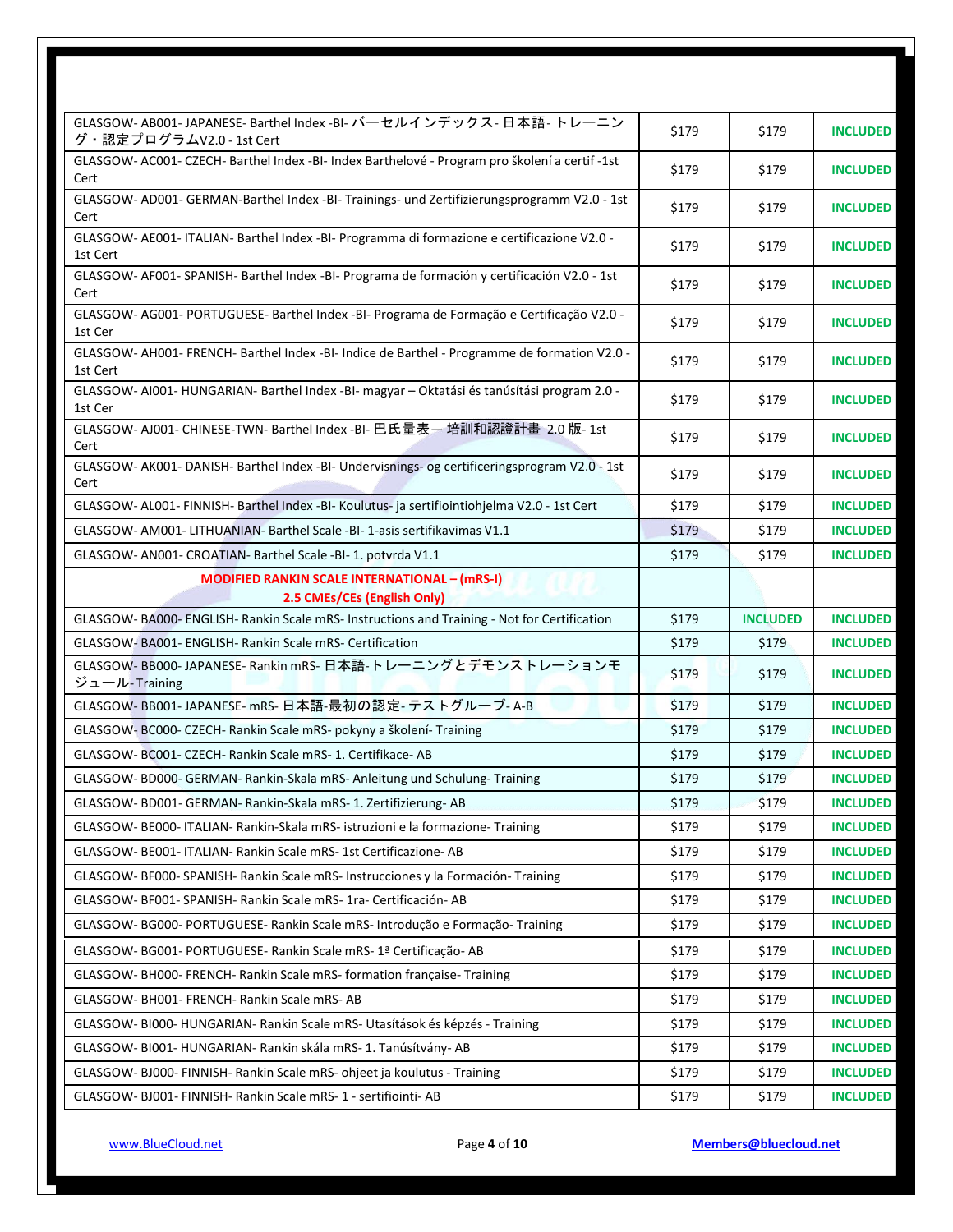| GLASGOW- BK000- DANISH- Rankin Scale mRS- Instruktioner og træning- Training                             | \$179 | \$179           | <b>INCLUDED</b> |
|----------------------------------------------------------------------------------------------------------|-------|-----------------|-----------------|
| GLASGOW- BK001- DANISH- Rankin Scale mRS- 1 certifiering- AB                                             | \$179 | \$179           | <b>INCLUDED</b> |
| GLASGOW- BM000- KOREAN- Rankin Scale mRS- 등급- 지시사항-교육 및 데모 모듈- Training                                  | \$179 | \$179           | <b>INCLUDED</b> |
| GLASGOW- BM001- KOREAN- Rankin Scale mRS - 등급-한국어-인증 1차 - 테스트 그룹- 1st cert                               | \$179 | \$179           | <b>INCLUDED</b> |
| GLASGOW- BN000- LITHUANIAN- Rankin Scale mRS- mokymas ir sertifikavimas- Training                        | \$179 | \$179           | <b>INCLUDED</b> |
| GLASGOW- BN001- LITHUANIAN- Rankin skalė PONIA- 1st Sertifikavimas                                       | \$179 | \$179           | <b>INCLUDED</b> |
| GLASGOW-BO000-POLISH-Rankin Scale mRS-Instrukcje i szkolenia-Training                                    | \$179 | \$179           | <b>INCLUDED</b> |
| GLASGOW- BO001- POLISH- Rankin Scale mRS- 1 Certyfikacja- AB                                             | \$179 | \$179           | <b>INCLUDED</b> |
| GLASGOW- BP000- RUSSIAN- русский - Rankin Scale mRS - Модуль обучения и демонстрации-<br><b>Training</b> | \$179 | \$179           | <b>INCLUDED</b> |
| GLASGOW- BP001- RUSSIAN- Rankin Scale mRS- русский Сертификация- 1- тестируемая группа-<br>$A - B$       | \$179 | \$179           | <b>INCLUDED</b> |
| GLASGOW- BQ000- DUTCH-NETH- Rankin Scale mRS- Instructies en Opleiding- Training                         | \$179 | \$179           | <b>INCLUDED</b> |
| GLASGOW-BQ001-DUTCH-NETH-Rankin Scale mRS-1 Certificering-AB                                             | \$179 | \$179           | <b>INCLUDED</b> |
| GLASGOW- BR000- SWEDISH- Rankin Scale mRS- instruktioner och utbildning- Training                        | \$179 | \$179           | <b>INCLUDED</b> |
| GLASGOW- BR001- SWEDISH- Rankin Scale mRS- 1 certifiering- AB                                            | \$179 | \$179           | <b>INCLUDED</b> |
| GLASGOW-BV000 - TURKISH - Eğitim ve Demonstrasyon Modülü V2.0                                            | \$179 | \$179           | <b>INCLUDED</b> |
| GLASGOW- BV001 - TURKISH - Sertifikasyon 1. - test grubu A-B V.1                                         | \$179 | \$179           | <b>INCLUDED</b> |
| GLASGOW-BS000-KAZAKH-Rankin Scale mRS- Оқыту және көрсету бағдарламасы V2.0                              | \$179 | \$179           | <b>INCLUDED</b> |
| GLASGOW- BS001- KAZAKH- Rankin Scale mRS- 1-сертификаттау - А-В сынақ тобы V.1                           | \$179 | \$179           | <b>INCLUDED</b> |
| V2.0 הכשרה והסמכה - משוב- עברית -GLASGOW- BT000- HEBREW- Rankin Scale mRS                                | \$179 | \$179           | <b>INCLUDED</b> |
| GLASGOW- BT001- HEBREW- Rankin Scale mRS- ב- "מבחן הסמכה ראשון קבוצה א'-ב-ABV.1                          | \$179 | \$179           | <b>INCLUDED</b> |
| V2.0 عربي- التدريب والترخيص - مقترحات تقييمية -GLASGOW- BU000- ARABIC- Rankin Scale mRS                  | \$179 | \$179           | <b>INCLUDED</b> |
| AB V.1 - عربي - الشهادة الأولى -GLASGOW- BU001- ARABIC- Rankin Scale mRs                                 | \$179 | \$179           | <b>INCLUDED</b> |
| GLASGOW-BW000 - CHINESE T - Rankin Scale mRS - 示範與實踐模塊V2.0 - Training                                    | \$179 | \$179           | <b>INCLUDED</b> |
| GLASGOW-BW001 - CHINESE T- Rankin Scale mRS- 第 1 次認證 - 測試群組 A-B - 1st Cert V2.0                          | \$179 | \$179           | <b>INCLUDED</b> |
| GLASGOW- BX000 - PUNJABI -ਸਿਖਲਾਈ ਅਤੇ ਪ੍ਰਦਰਸ਼ਨ ਮਾਡਿਊਲ - V2.0                                              | \$179 | \$179           | <b>INCLUDED</b> |
| GLASGOW- BX001 - PUNJABI - ਪਹਿਲੀਪ੍ਰਮਾਣਿਕਤਾ - ਟੈਸਟ ਗਰੁੱਪ A-B V2.0                                         | \$179 | \$179           | <b>INCLUDED</b> |
| V2.0 تربیت اور مظاہرہ ماڈیول - GLASGOW- BY000 - URDU                                                     | \$179 | \$179           | <b>INCLUDED</b> |
| A-B V2.0 - تصديق - GLASGOW- BY001 - URDU                                                                 | \$179 | \$179           | <b>INCLUDED</b> |
| GLASGOW- BZ000 - CHINESE S - Rankin Scale mRS- 培训和演示模块 V2.0 - Training                                   | \$179 | \$179           | <b>INCLUDED</b> |
| GLASGOW- BZ001 - CHINESE S - Rankin Scale mRS- 认证 1- 测试组 A-B - 1st Cert V2.0                             | \$179 | \$179           | <b>INCLUDED</b> |
| <b>NIH STROKE SCALE INTERNATIONAL (NIHSS-I)</b>                                                          |       |                 |                 |
| 3.0 CMEs/CEs (English Only)                                                                              |       |                 |                 |
| NINDS- AA000- ENGLISH- NIH Stroke Scale- Instructions and Training                                       | \$179 | <b>INCLUDED</b> | <b>INCLUDED</b> |
| NINDS- AA001- ENGLISH- NIH Stroke Scale- Certification                                                   | \$179 | <b>INCLUDED</b> | <b>INCLUDED</b> |
| NINDS-AB000-JAPANESE-NIHSS-NIHストロークスケール- 説明とトレーニングTraining                                               | \$179 | \$179           | <b>INCLUDED</b> |
| NINDS-AB001-JAPANESE-NIHSS-NIHストロークスケール-認定-A                                                             | \$179 | \$179           | <b>INCLUDED</b> |
| NINDS- AC000- CZECH- NIH Stroke Scale - Pokyny a školení -Training                                       | \$179 | \$179           | <b>INCLUDED</b> |
| NINDS- AC001- CZECH- NIH Stroke Scale- Osvedcení -A                                                      | \$179 | \$179           | <b>INCLUDED</b> |
| NINDS- AD000- GERMAN- NIH Stroke Scale- Anleitung und Schulung - Training                                | \$179 | \$179           | <b>INCLUDED</b> |
| NINDS- AD001- GERMAN- NIH Stroke Scale- Zertifizierung -A                                                | \$179 | \$179           | <b>INCLUDED</b> |

[www.BlueCloud.net](http://www.bluecloud.net/) Page **5** of **10 [Members@bluecloud.net](mailto:Members@bluecloud.net)**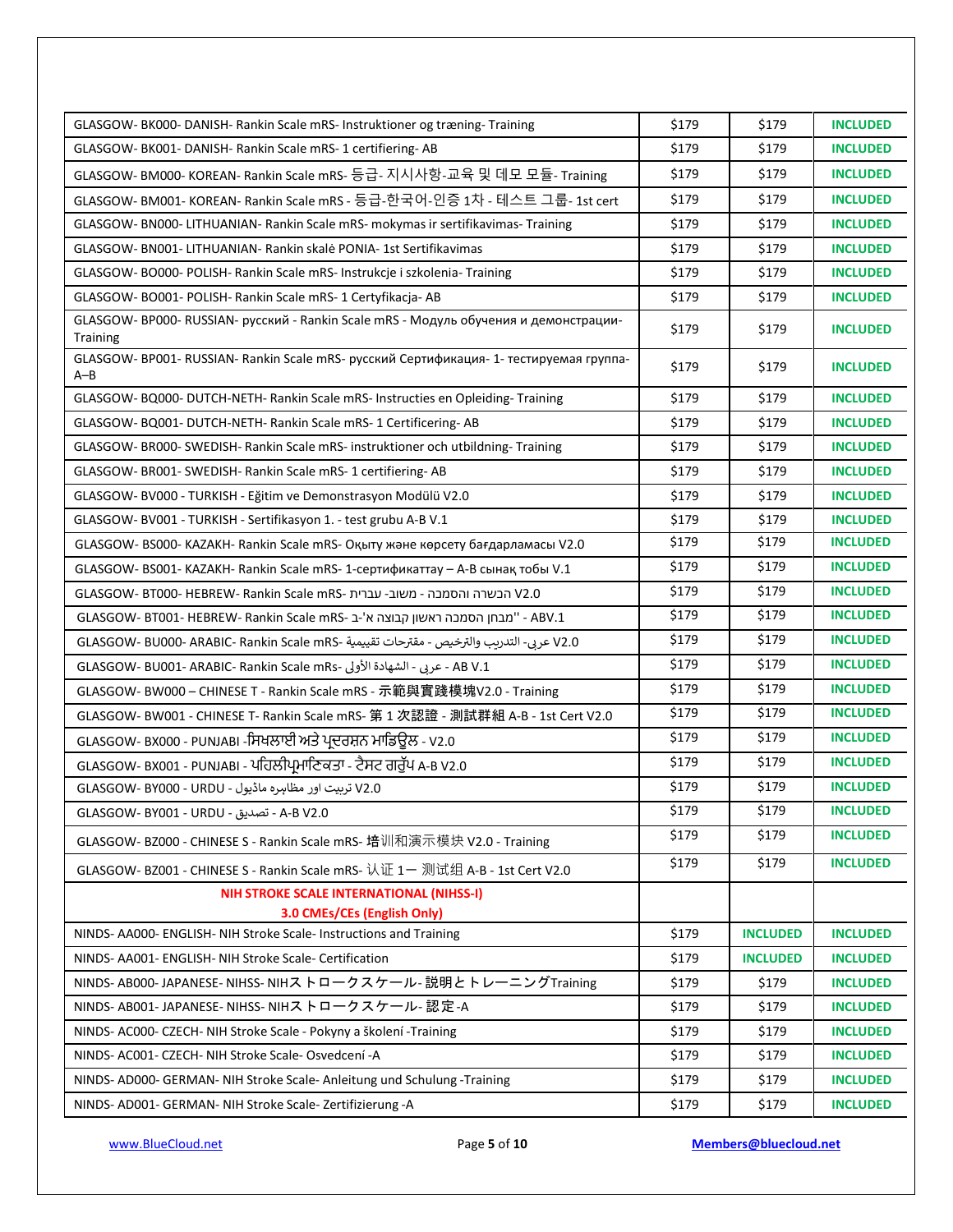| NINDS- AE000- ITALIAN- NIH Stroke Scale- Istruzioni ed Addestramento -Training        | \$179 | \$179           | <b>INCLUDED</b> |
|---------------------------------------------------------------------------------------|-------|-----------------|-----------------|
| NINDS- AE001- ITALIAN- NIH Stroke Scale- Certificazione -A                            | \$179 | \$179           | <b>INCLUDED</b> |
| NINDS- AF000- SPANISH- NIH Stroke Scale- Orientación para los Principiantes -Training | \$179 | \$179           | <b>INCLUDED</b> |
| NINDS- AF001- SPANISH- NIH Stroke Scale- Certificación -A                             | \$179 | \$179           | <b>INCLUDED</b> |
| NINDS-AG000- PORTUGUESE- NIH Stroke Scale- Instruções -Training                       | \$179 | \$179           | <b>INCLUDED</b> |
| NINDS- AG001- PORTUGUESE- NIH Stroke Scale- Certificação -A                           | \$179 | \$179           | <b>INCLUDED</b> |
| NINDS-AH000-FRENCH-NIH Stroke Scale-Instructions et formation -Training               | \$179 | \$179           | <b>INCLUDED</b> |
| NINDS-AH001-FRENCH-NIH Stroke Scale-Certification-A                                   | \$179 | \$179           | <b>INCLUDED</b> |
| NINDS-AI000-HUNGARIAN-NIH Stroke Scale-Utasítások és képzés -Training                 | \$179 | \$179           | <b>INCLUDED</b> |
| NINDS-AI001-HUNGARIAN-NIH Stroke Scale-Vizsga-A                                       | \$179 | \$179           | <b>INCLUDED</b> |
| NINDS-AJ000- CHINESE TRADITIONAL - NIH卒中量表- 说明和培训-Training                            | \$179 | \$179           | <b>INCLUDED</b> |
| NINDS- AJ001- CHINESE TRADITIONAL - NIHSS- NIH卒中量表- 认证-A                              | \$179 | \$179           | <b>INCLUDED</b> |
| NINDS-AK000-DANISH-NIH Stroke Scale-Instruktioner og træning -Training                | \$179 | \$179           | <b>INCLUDED</b> |
| NINDS- AK001- DANISH- NIH Stroke Scale- Certificering -A                              | \$179 | \$179           | <b>INCLUDED</b> |
| NINDS-AL000-FINNISH-NIH-iskun asteikko- ohjeet ja harjoittelu -Training               | \$179 | \$179           | <b>INCLUDED</b> |
| NINDS- AL001- FINNISH- NIH Stroke Scale- iskun asteikko- sertifiointi -A              | \$179 | \$179           | <b>INCLUDED</b> |
| NINDS- AM000- KOREAN- NIH 뇌졸중 척도 – 지침 - Training                                      | \$179 | \$179           | <b>INCLUDED</b> |
| NINDS- AM001- KOREAN- 인증 1차 - 테스트 그룹 -A                                               | \$179 | \$179           | <b>INCLUDED</b> |
| NINDS- ANOOO- CROATIAN- NIH Skale Upute i obuka- Training -V3                         | \$179 | \$179           | <b>INCLUDED</b> |
| NINDS- ANOO1- CROATIAN- NIH Skale ljestvice - Certifikacija A                         | \$179 | \$179           | <b>INCLUDED</b> |
| NINDS- AO000- POLISH- NIH Stroke Scale- Instrukcje i szkolenia- Training              | \$179 | \$179           | <b>INCLUDED</b> |
| NINDS-AO001- POLISH- NIH Stroke Scale- Orzecznictwo -A                                | \$179 | \$179           | <b>INCLUDED</b> |
| NINDS-AP000-RUSSIAN- русский-Учебный курс и демонстрация-Training                     | \$179 | \$179           | <b>INCLUDED</b> |
| NINDS- AP001- RUSSIAN- русский- Сертификация 1- тестовая группа -A                    | \$179 | \$179           | <b>INCLUDED</b> |
| NINDS-AP000-NIHSS-CHINESE SIMPLIFIED- 说明和培训 - Training                                | \$179 | \$179           | <b>INCLUDED</b> |
| NINDS- AP001- NIHSS- CHINESE SIMPLIFIED- A 组-第1名。 认证= A                               | \$179 | \$179           | <b>INCLUDED</b> |
| NINDS- AQ000- DUTCH-NETH- NIH Stroke Scale - Instructies en Opleiding- Training       | \$179 | \$179           | <b>INCLUDED</b> |
| NINDS- AQ001- DUTCH-NETH- NIH Stroke Scale- Certificering- A - 1st Cert               | \$179 | \$179           | <b>INCLUDED</b> |
| NINDS- AR000- SWEDISH- NIH Stroke Scale- Instruktioner och utbildning- Training       | \$179 | \$179           | <b>INCLUDED</b> |
| NINDS- AR001- SWEDISH- NIH Stroke Scale- Certifiering A                               | \$179 | \$179           | <b>INCLUDED</b> |
| NINDS- AS000- LITHUANIAN- Instrukcijos ir mokymas - Training -V3                      | \$179 | \$179           | <b>INCLUDED</b> |
| NINDS- AS001- LITHUANIAN- NIH Stroke Scale" - sertifikavimas A                        | \$179 | \$179           | <b>INCLUDED</b> |
| NINDS-AT000-NIHSS-TURKISH - Eğitim ve Demonstrasyon Modülü-Training                   | \$179 | \$179           | <b>INCLUDED</b> |
| NINDS- AT001- NIHSS- TURKISH - Sertifikasyon 1 - Test Grubu A                         | \$179 | \$179           | <b>INCLUDED</b> |
| <b>COLUMBIA- SUICIDE SEVERITY RATING SCALE (C-SSRS)</b>                               |       |                 |                 |
| RFMH- AA001- ENGLISH-USA- The Suicide Scale C-SSRS                                    | \$99  | <b>INCLUDED</b> | <b>INCLUDED</b> |
| RFMH- AA002- ENGLISH-ORIGINAL- The Suicide Scale C-SSRS                               | \$99  | <b>INCLUDED</b> | <b>INCLUDED</b> |
| RFMH- AA003- ENGLISH-INTL- The Suicide Scale C-SSRS                                   | \$99  | <b>INCLUDED</b> | <b>INCLUDED</b> |
| RFMH- AB001- JAPANESE- The Suicide Scale C-SSRS                                       | \$99  | <b>INCLUDED</b> | <b>INCLUDED</b> |
| RFMH- AC001- CZECH- The Suicide Scale C-SSRS                                          | \$99  | <b>INCLUDED</b> | <b>INCLUDED</b> |
|                                                                                       |       |                 |                 |

[www.BlueCloud.net](http://www.bluecloud.net/) Page **6** of **10 [Members@bluecloud.net](mailto:Members@bluecloud.net)**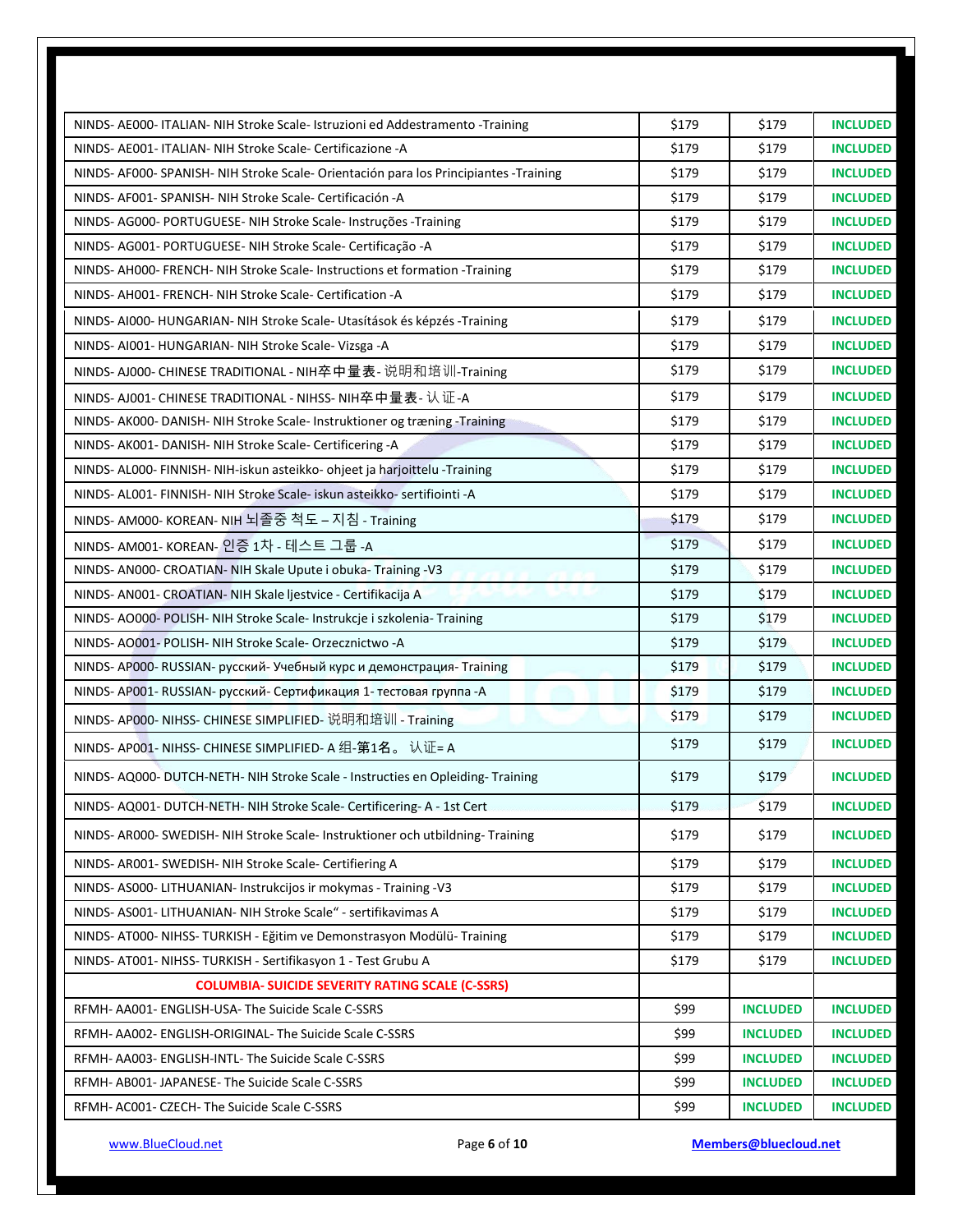| RFMH- AD001- GERMAN-DEUTSCH- Suicide Skala C-SSRS                                                            | \$99   | <b>INCLUDED</b> | <b>INCLUDED</b> |
|--------------------------------------------------------------------------------------------------------------|--------|-----------------|-----------------|
| RFMH- AD002- GERMAN-AUST- The Suicide Scale C-SSRS                                                           | \$99   | <b>INCLUDED</b> | <b>INCLUDED</b> |
| RFMH- AE001- ITALIAN- The Suicide Scale C-SSRS                                                               | \$99   | <b>INCLUDED</b> | <b>INCLUDED</b> |
| RFMH- AF001- SPANISH-MEXICO- La escala de Suicidio C-SSRS                                                    | \$99   | <b>INCLUDED</b> | <b>INCLUDED</b> |
| RFMH- AF002- SPANISH-USA- La Escala de Suicidio C-SSRS                                                       | \$99   | <b>INCLUDED</b> | <b>INCLUDED</b> |
| RFMH- AG001- PORTUGUESE- The Suicide Scale C-SSRS                                                            | \$99   | <b>INCLUDED</b> | <b>INCLUDED</b> |
| RFMH- AH001- FRENCH- The Suicide Scale C-SSRS                                                                | \$99   | <b>INCLUDED</b> | <b>INCLUDED</b> |
| RFMH- AI001- HUNGARIAN- The Suicide Scale C-SSRS                                                             | \$99   | <b>INCLUDED</b> | <b>INCLUDED</b> |
| RFMH- AJ001- CHINESE- The Suicide Scale C-SSRS                                                               | \$99   | <b>INCLUDED</b> | <b>INCLUDED</b> |
| RFMH-AL001-FINNISH-The Suicide Scale C-SSRS                                                                  | \$99   | <b>INCLUDED</b> | <b>INCLUDED</b> |
| RFMH- AM001- KOREAN- The Suicide Scale C-SSRS                                                                | \$99   | <b>INCLUDED</b> | <b>INCLUDED</b> |
| RFMH- AN001- LITHUANIAN- The Suicide Scale C-SSRS                                                            | \$99   | <b>INCLUDED</b> | <b>INCLUDED</b> |
| RFMH-AO001-POLISH-The Suicide Scale C-SSRS                                                                   | \$99   | <b>INCLUDED</b> | <b>INCLUDED</b> |
| RFMH- AP001- RUSSIAN- Самоубийство Масштаб C-SSRS                                                            | \$99   | <b>INCLUDED</b> | <b>INCLUDED</b> |
| RFMH- AQ001- DUTCH-NETHERLANDS- The Suicide Scale C-SSRS                                                     | \$99   | <b>INCLUDED</b> | <b>INCLUDED</b> |
| RFMH- AQ002- DUTCH-BELGIUM- The Suicide Scale C-SSRS                                                         | \$99   | <b>INCLUDED</b> | <b>INCLUDED</b> |
| RFMH- AR001- SWEDISH- The Suicide Scale C-SSRS                                                               | \$99   | <b>INCLUDED</b> | <b>INCLUDED</b> |
| RFMH- AS001- AFRIKAANS- The Suicide Scale C-SSRS                                                             | \$99   | <b>INCLUDED</b> | <b>INCLUDED</b> |
| RFMH- AT001- BULGARIAN- The Suicide Scale C-SSRS                                                             | \$99   | <b>INCLUDED</b> | <b>INCLUDED</b> |
| RFMH- AU001- ROMANIAN- The Suicide Scale C-SSRS                                                              | \$99   | <b>INCLUDED</b> | <b>INCLUDED</b> |
| RFMH-AV001- GREEK-The Suicide Scale C-SSRS                                                                   | \$99   | <b>INCLUDED</b> | <b>INCLUDED</b> |
| RFMH-AW001-ESTONIAN-The Suicide Scale C-SSRS                                                                 | \$99   | <b>INCLUDED</b> | <b>INCLUDED</b> |
| RFMH-AX001- MALAY-The Suicide Scale C-SSRS                                                                   | \$99   | <b>INCLUDED</b> | <b>INCLUDED</b> |
| RFMH-AY001-TURKISH-The Suicide Scale C-SSRS                                                                  | \$99   | <b>INCLUDED</b> | <b>INCLUDED</b> |
| RFMH- AZ001- SLOVAK- Samovrahov Scale C-SSRS                                                                 | \$99   | <b>INCLUDED</b> | <b>INCLUDED</b> |
|                                                                                                              |        |                 |                 |
| <b>CLINESSENTIALS CLINICAL RESEARCH</b><br><b>MONITORING PRODUCTS</b>                                        |        |                 |                 |
| CRA Audit Notes are available in English, US Spanish, and Canadian French                                    |        |                 |                 |
| <b>Contact ClinEssentials directly for product purchases</b><br>(Toll Free: 1-800-692-8016)                  |        |                 |                 |
|                                                                                                              |        |                 |                 |
| Please Complete Selection CRA Audit Notes - For use to flag missing or<br>incomplete data within the source. | \$7.99 | \$6.79          | \$5.99          |
|                                                                                                              |        |                 |                 |
| Protocol Deviation CRA Audit Notes - For use to flag protocol deviations and/or actions required             | \$6.99 | \$5.94          | \$5.24          |
| related to a Protocol Deviation.                                                                             |        |                 |                 |
| Per The Source CRA Audit Notes - For use to flag items that have a discrepancy between the                   | \$6.99 | \$5.94          | \$5.24          |
| source, medical records and/or eCRF.                                                                         |        |                 |                 |
| Please Reconcile CRA Audit Notes - For use to flag items that need to be reconciled with master              | \$6.99 | \$5.94          | \$5.24          |
| counts such as drug accountability or laboratory kits.                                                       |        |                 |                 |
| Prior to the Next Visit CRA Audit Notes - For use to flag actions to be completed prior to the next          | \$6.99 | \$5.94          | \$5.24          |
| monitoring visit.                                                                                            |        |                 |                 |
|                                                                                                              |        |                 |                 |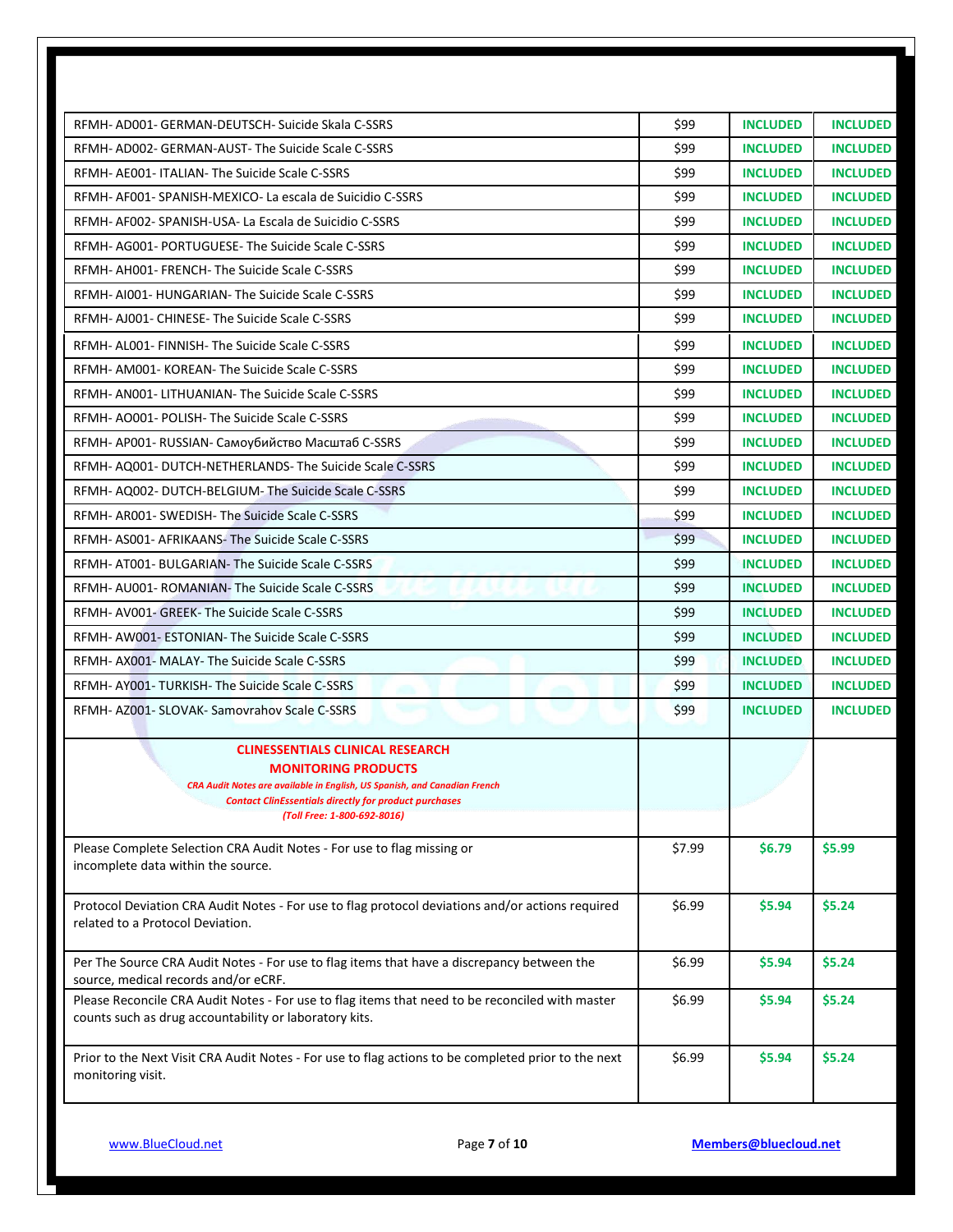| Per the eCRF CRA Audit Notes - For use to flag items that have a discrepancy between the source,<br>medical records and/or eCRF.                                                                                                                                                                                                                                                               | \$6.99   | \$5.94   | \$5.24   |
|------------------------------------------------------------------------------------------------------------------------------------------------------------------------------------------------------------------------------------------------------------------------------------------------------------------------------------------------------------------------------------------------|----------|----------|----------|
| Please Add to Drug Accountability Log CRA Audit Notes - For use when reviewing data between the<br>source and Investigational Product Drug Accountability Log.                                                                                                                                                                                                                                 | \$6.99   | \$5.94   | \$5.24   |
| Please Clarify CRA Audit Notes - For use to flag items that have a discrepancy between the source,<br>medical records and/or eCRF.                                                                                                                                                                                                                                                             | \$6.99   | \$5.94   | \$5.24   |
| Please File CRA Audit Notes - For use to flag items requiring filing in the source and/or the<br>regulatory binder.                                                                                                                                                                                                                                                                            | \$6.99   | \$5.94   | \$5.24   |
| Blank CRA Audit Notes - Have a specific message to write, not found on any other CRA Audit Note?<br>Write it with the blank CRA Audit Note!                                                                                                                                                                                                                                                    | \$5.99   | \$5.09   | \$4.49   |
| Temperature Excursion CRA Audit Notes - For use to flag temperature excursions and actions<br>needed.                                                                                                                                                                                                                                                                                          | \$6.99   | \$5.94   | \$5.24   |
| Please Report to IRB/EC CRA Audit Notes - For use to flag items requiring reporting to IRB/EC.                                                                                                                                                                                                                                                                                                 | \$6.99   | \$5.94   | \$5.24   |
| Adverse Event of Special Interest CRA Audit Notes - For use to flag missing Adverse Events of<br>Special Interest and/or actions needed.                                                                                                                                                                                                                                                       | \$6.99   | \$5.94   | \$5.24   |
| Concomitant Medication CRA Audit Notes - For use when identifying and clarifying an issue with<br>concomitant medications or actions needed.                                                                                                                                                                                                                                                   | \$6.99   | \$5.94   | \$5.24   |
| Adverse Event CRA Audit Notes - For use to flag missing Adverse Events and/or actions needed.                                                                                                                                                                                                                                                                                                  | \$6.99   | \$5.94   | \$5.24   |
| Serious Adverse Event CRA Audit Notes - For use to flag a missing Serious Adverse Event and/or<br>actions needed.                                                                                                                                                                                                                                                                              | \$6.99   | \$5.94   | \$5.24   |
| CRA Audit Notes Bundle - Includes 16 total CRA Audit Note pads.                                                                                                                                                                                                                                                                                                                                | \$110.99 | \$94.34  | \$83.24  |
| Professionals Preferred Collection - Leather ClinEssentials™ CRA Tools Padfolio which includes a<br>zipped leather Padfolio, a 5 inch by 8 inch Visit to Do List pad, a 5 inch by 8 inch Action Item<br>Carbonless pad, a Rollerball Pen with Stylus and 4 CRA Audit Notes of your choice. In addition, you<br>will receive the CRA Audit Notes Bundle Pack which includes all 16 Audit Notes. | \$179.99 | \$152.99 | \$134.99 |
| CRA Tools Padfolio - Leather ClinEssentials™ Padfolio which includes a zipped leather Padfolio, a 5<br>inch by 8 inch Visit to Do List pad, a 5 inch by 8 inch Action Item Carbonless pad, a Rollerball Pen<br>with Stylus and 4 CRA Audit Notes of your choice.                                                                                                                               | \$74.99  | \$63.74  | \$56.24  |
| Action Item Carbonless Pads - Save time by summarizing your visit findings only once with our<br>Action Item Carbonless Pad. Each set includes one white sheet and one yellow sheet that should<br>be used together. To use, either place a divider between each set or tear off a set (white and<br>yellow copy), align and complete.                                                         | \$14.99  | \$12.74  | \$11.24  |
| Visit to Do List Pad - Preparing for a visit has never been easier with the ClinEssentials™ Visit to Do<br>List Pad! Use the Visit to Do List to plan your visit actions and/or priorities and write general notes<br>on the back as needed.                                                                                                                                                   | \$8.99   | \$7.64   | \$6.74   |
| CRA Audit Notes & Acrylic Holder - Perfect for Investigator Sites! Equip your monitoring space with<br>all 16 CRA Audit Notes in this convenient acrylic holder.                                                                                                                                                                                                                               | 124.99   | \$106.24 | \$93.74  |
| ClinEssentials™ Tech & CRA Audit Notes Organizer - Use this tech organizer to keep all of your<br>essentials in one place! - Store your CRA Audit Notes along with Electronic Accessories, Pens,<br>Highlights, Cables, Chargers, and Mini Wireless Mouse all in one convenient space.                                                                                                         | \$19.99  | \$16.99  | \$14.99  |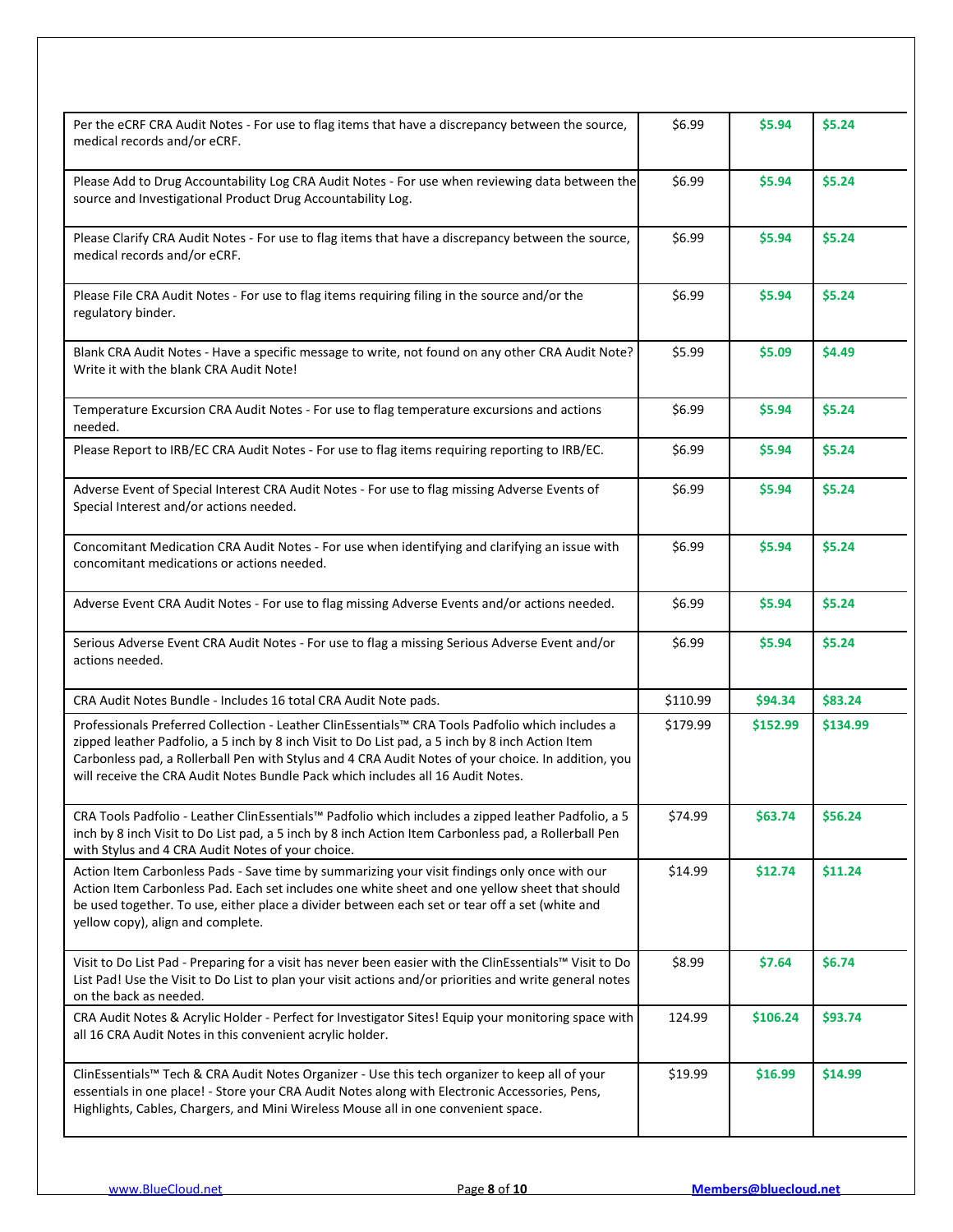| CRA Starter Bundle - Everything you need to get started! Created for new CRAs and ClinEssential<br>beginners, this bundle includes 6 of our most popular CRA Audit Notes plus our Action Item<br>Carbonless Pad for summarizing your visit findings and sharing with your Clinical Site Staff. This<br>bundle also includes our Visit To Do List pad to plan your visit actions and/or priorities. | \$58.99              | \$50.14              | \$44.24              |
|----------------------------------------------------------------------------------------------------------------------------------------------------------------------------------------------------------------------------------------------------------------------------------------------------------------------------------------------------------------------------------------------------|----------------------|----------------------|----------------------|
|                                                                                                                                                                                                                                                                                                                                                                                                    |                      |                      |                      |
| <b>LOCQUM</b><br><b>MEDICAL CREDENTIALING VERIFICATION SERVICES</b><br>Contact Locqum directly for services at 646-308-1491 Ext #1 (USA)                                                                                                                                                                                                                                                           |                      |                      |                      |
| <b>Board Certification</b>                                                                                                                                                                                                                                                                                                                                                                         |                      |                      |                      |
| <b>US</b>                                                                                                                                                                                                                                                                                                                                                                                          | \$35                 | \$31.50              | \$28                 |
| International (ex-US)                                                                                                                                                                                                                                                                                                                                                                              | \$40                 | \$36                 | \$32                 |
| <b>Education</b>                                                                                                                                                                                                                                                                                                                                                                                   |                      |                      |                      |
| US.                                                                                                                                                                                                                                                                                                                                                                                                | \$35                 | \$31.50              | \$28                 |
| International (ex-US)                                                                                                                                                                                                                                                                                                                                                                              | \$40                 | \$36                 | \$32                 |
| License                                                                                                                                                                                                                                                                                                                                                                                            | \$35                 | \$31.50              | \$28                 |
| (US) In-State license Primary state of practice State licensing agency                                                                                                                                                                                                                                                                                                                             | \$35                 | \$31.50              | \$28                 |
| (US) Out-of-state license(s): All since training                                                                                                                                                                                                                                                                                                                                                   | \$40                 | \$36                 | \$32                 |
| International (ex-US)                                                                                                                                                                                                                                                                                                                                                                              |                      |                      |                      |
| (US) License Sanctions: Checking several key databases for professional liability claims                                                                                                                                                                                                                                                                                                           |                      |                      |                      |
| history (AMA, NPDB, FSMB)                                                                                                                                                                                                                                                                                                                                                                          | \$35                 | \$31.50<br>\$31.50   | \$28<br>\$28         |
| (US) DEA Certification: AMA or US Drug Enforcement Agency Certification                                                                                                                                                                                                                                                                                                                            | \$35                 | \$31.50              | \$28                 |
| ECFMG: Educational Commission of Foreign Medical Graduates                                                                                                                                                                                                                                                                                                                                         | \$35                 | \$31.50              | \$28                 |
| <b>Hospital Affiliation</b>                                                                                                                                                                                                                                                                                                                                                                        | \$35                 |                      |                      |
| Employment History: If required by policy, gap in privileges or no privileges to be verified                                                                                                                                                                                                                                                                                                       | \$40                 | \$36                 | \$32                 |
| Professional Liability Coverage: Current Policy                                                                                                                                                                                                                                                                                                                                                    | \$35                 | \$31.50              | \$28                 |
| References: Typically 3 References                                                                                                                                                                                                                                                                                                                                                                 | \$35                 | \$31.50              | \$28                 |
| Medicare/Medicaid Sanctions: NPDB, OIG, SAM                                                                                                                                                                                                                                                                                                                                                        | \$40                 | \$36                 | \$32                 |
| <b>List-Medical Recredentialing</b>                                                                                                                                                                                                                                                                                                                                                                |                      |                      |                      |
| In-State License: Reverify - Primary state of practice State Licensing Agency                                                                                                                                                                                                                                                                                                                      | \$30                 | \$27                 | \$24                 |
| Out-of-State License(s): Reverify -gaps from previous license search                                                                                                                                                                                                                                                                                                                               | \$30                 | \$27                 | \$24                 |
| DEA Certification: AMA or US Drug Enforcement Agency Certification                                                                                                                                                                                                                                                                                                                                 | \$30                 | \$27                 | \$24                 |
| Board Certification: US Board Certification Validation                                                                                                                                                                                                                                                                                                                                             | \$30                 | \$27<br>\$27         | \$24<br>\$24         |
| Hospital Privileges (Previous 2 yrs): Direct from Source                                                                                                                                                                                                                                                                                                                                           | \$30                 | \$27                 | \$24                 |
| Professional Liability Coverage: Current Policy                                                                                                                                                                                                                                                                                                                                                    | \$30                 | \$27                 | \$24                 |
| Medicare/Medicaid Sanctions: NPDB, OIG and SAM                                                                                                                                                                                                                                                                                                                                                     | \$30                 | \$27                 | \$24                 |
| <b>Notary</b>                                                                                                                                                                                                                                                                                                                                                                                      |                      |                      |                      |
| (US) Agreement Notary: Pending State or Country Software Platform Acceptance                                                                                                                                                                                                                                                                                                                       | \$30                 | \$27                 | \$24                 |
| (Intl) Agreement Notary: Pending State or Country Software Platform Acceptance                                                                                                                                                                                                                                                                                                                     | \$70                 | \$63                 | \$56                 |
| <b>Medical Credential Applications (ALL ITEMS BELOW INCLUDED)</b>                                                                                                                                                                                                                                                                                                                                  | \$225                | \$202.50             | \$180                |
| Board Certification - Complete Provider Application Process for all as follows:                                                                                                                                                                                                                                                                                                                    | <b>All Inclusive</b> | <b>All Inclusive</b> | <b>All Inclusive</b> |
| US.<br>International (ex-US)                                                                                                                                                                                                                                                                                                                                                                       |                      |                      |                      |
| <b>Education</b>                                                                                                                                                                                                                                                                                                                                                                                   |                      |                      |                      |
| US.                                                                                                                                                                                                                                                                                                                                                                                                |                      |                      |                      |
| International (ex-US)                                                                                                                                                                                                                                                                                                                                                                              |                      |                      |                      |